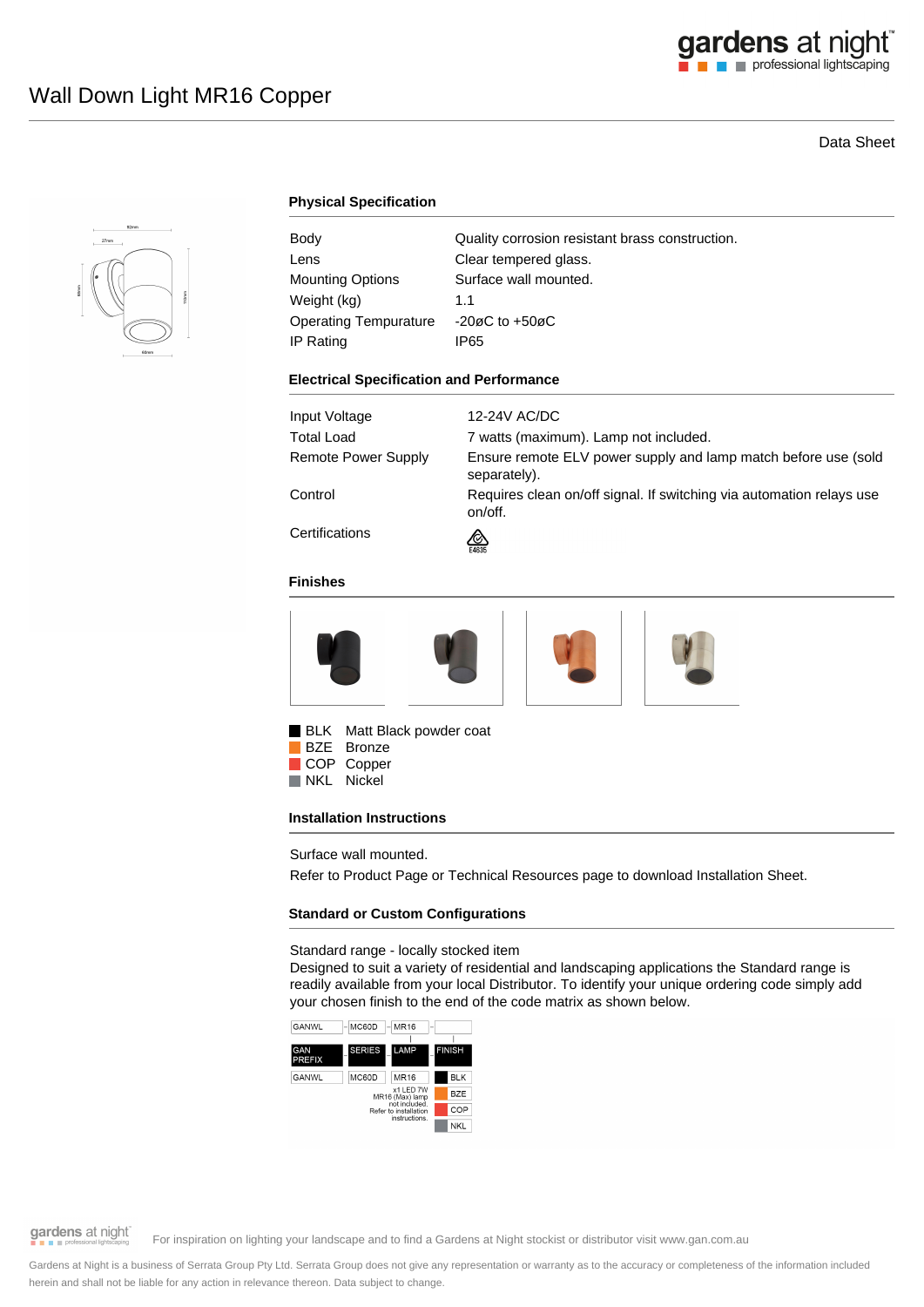Data Sheet

# **Light Performance** Photometrics Photometrics Diagram is based on test results as referred. Refer to Technical Resources page to view Photometric Diagram where applicable. WDS LIGHTING PERFORMANCE - IES IES IES Refer to Technical Resources page to download IES file.  $2.9121$ essing of Lamp into the

### **Warranty**

5 years (fitting only). Refer to Technical Resources page to download Warranty Statement.

## **Wiring Guide**

Refer to Techncial Resources page to download Wiring Diagram/s.

#### **Accessories**

Associated accessories sold separately. Refer to Accessories.





LED MR16 6W WARM **WHITE** 

POWER SUPPLY UNIT 60W

gardens at night

For inspiration on lighting your landscape and to find a Gardens at Night stockist or distributor visit www.gan.com.au

Gardens at Night is a business of Serrata Group Pty Ltd. Serrata Group does not give any representation or warranty as to the accuracy or completeness of the information included herein and shall not be liable for any action in relevance thereon. Data subject to change.